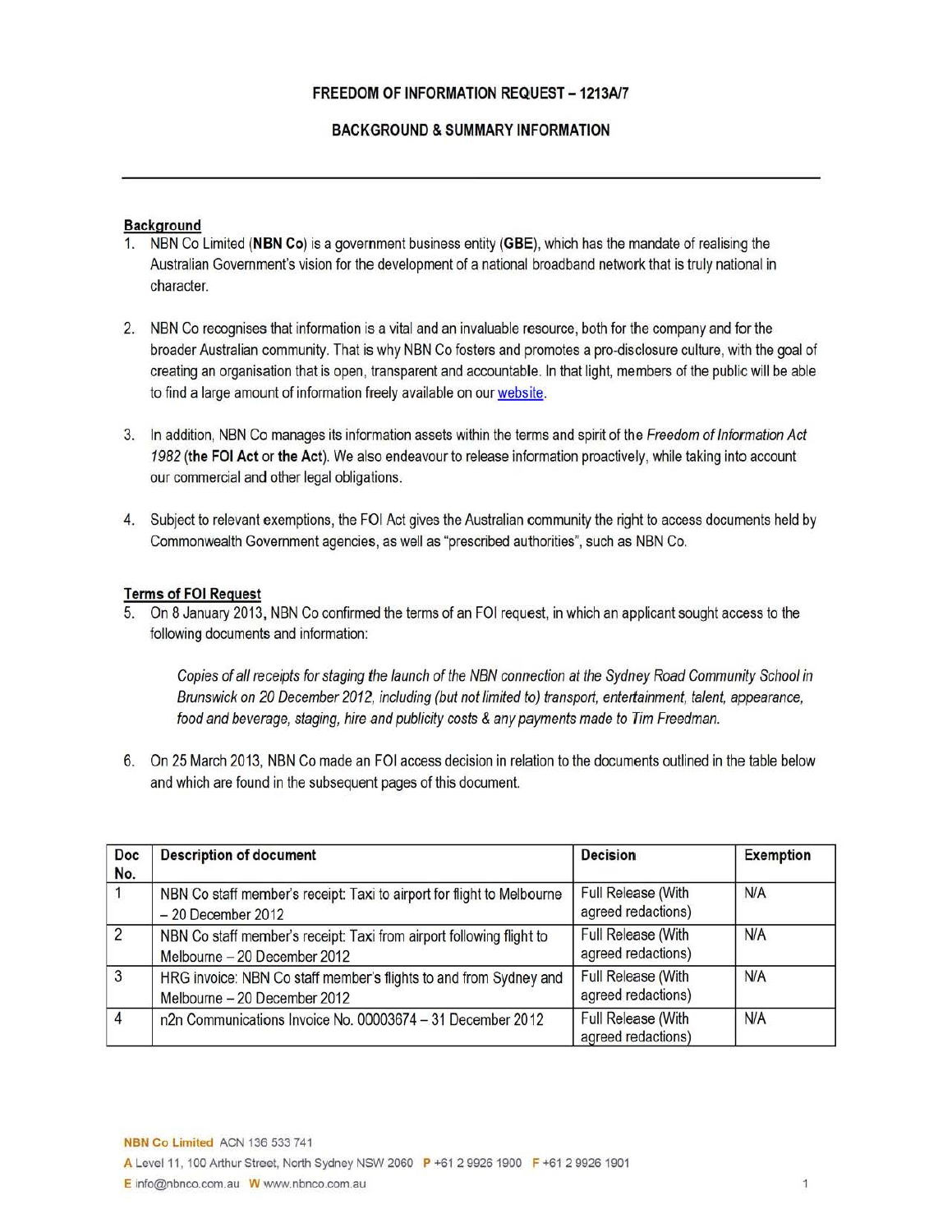# **FREEDOM OF INFORMATION REQUEST - 1213A/7**

# **BACKGROUND & SUMMARY INFORMATION**

# **Additional Information**

7. It is important to note the following matters concerning the documents released in this FOI application:

- The Song Room (TSR) is a national not-for-profit organisation that provides free, tailored, long-term music and arts-based programs for children in disadvantaged and high-need communities. Among other initiatives, TSR provides online programs, some of which require high speed broadband.
- In 2012, TSR had been running an online music education program at the Sydney Road Community School **(the SRC School)** in Brunswick, Victoria, which was the first school connected to the NBN in that State. As such, TSR worked with NBN Co and the SRC School on a case study story about that program.
- TSR also involved that organisation's volunteer ambassador, musician Tim Freedman, with the SRC School case study. Neither TSR nor Mr Freedman were paid any fees in relation to the case study or for related media stories by NBN Co or any other parties.
- On 20 December 2012, Mr Freedman attended the launch of the NBN connection at the SRC School in his role as a volunteer ambassador and in support of TSR. The Song Room covered various costs, such as staff time, incurred for participation in the launch.
- The n2n Communications invoice (Document 4) refers to "NBN Co Vertical Song Room Expenses". However, it is important to note that TSR received no payments from NBN Co, nor any other party in relation to the 20 December 2012 launch at the SRC School.
- In addition, TSR's ambassador, Tim Freedman, was paid no appearance fees, nor any other fees for participating in the launch. However, NBN Co reimbursed n2n Communications for part of Mr Freedman's travel costs (air flights only) and his accommodation.
- All other expenses detailed in Document 4 related to n2n Communications staff or consultants and their work at the launch, including their flights, professional fees, etc.
- NBN Co internal staff costs were \$536.34, which comprised \$102.23 for taxi fares (Documents 1 & 2) and \$434.11 for return flights from Sydney to Melbourne (Document 3). NBN Co paid \$4947.25 to n2n Communications for the expenses outlined above. Combined with its internal staff expenses, the total was **\$5483.59.**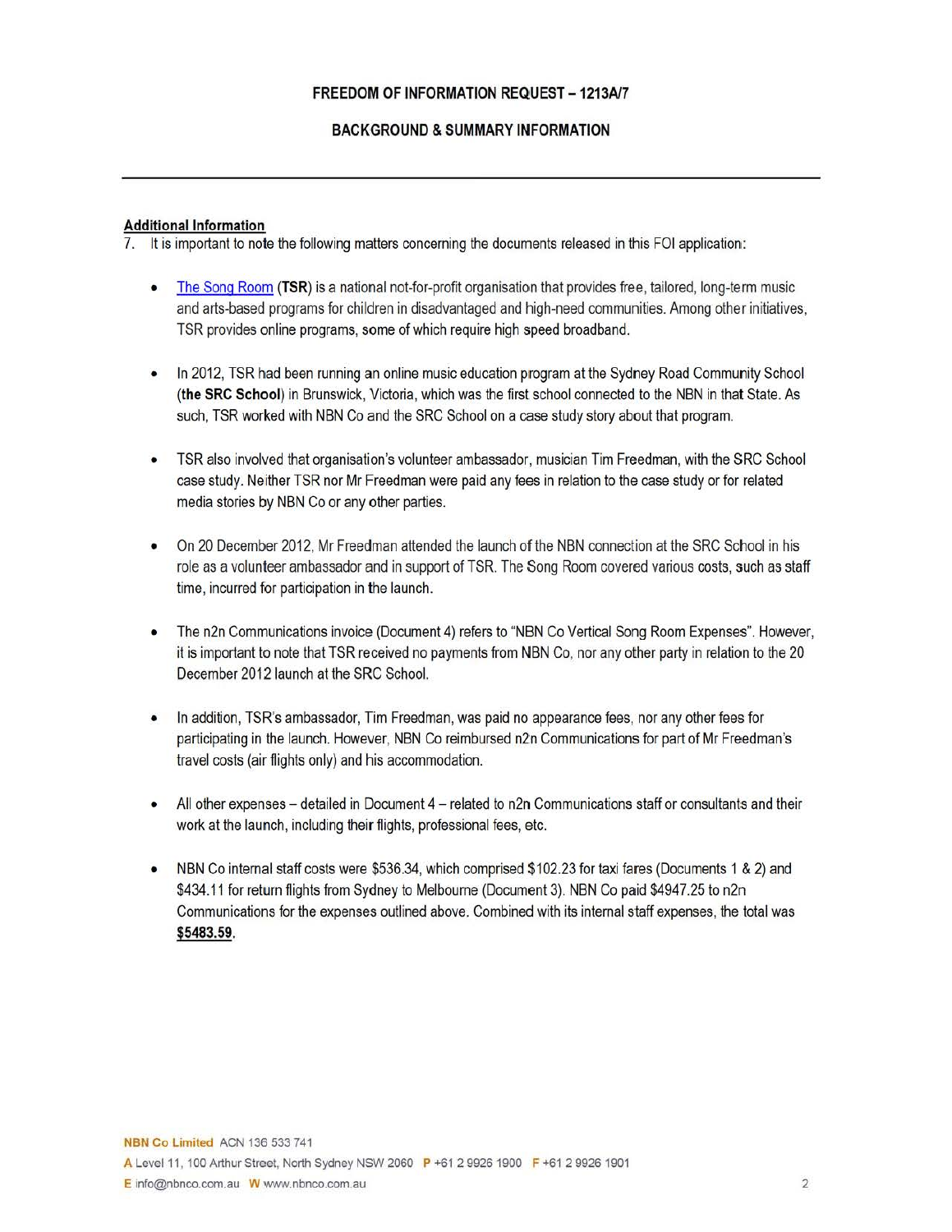# Lye taxiEray

| TAXI<br><b>DRIVER ID</b><br><b>TRANSACTION: 20120105</b>                  |                                     |
|---------------------------------------------------------------------------|-------------------------------------|
| <b>FARE</b><br>(inc. GST)<br>SERUICE FEE<br>GST ON SUC FEE \$8.46         | \$46.40<br>\$4.6c                   |
| <b>TOTAL</b>                                                              | \$51.56                             |
| TERMINAL ID:<br>MERCHANT ID:<br>MASTERCARD<br>EXP: XX/XX<br>BATCH: 880116 | SWEPE<br>88094<br>INU:              |
| SALE                                                                      |                                     |
| Auth ID:<br>RRN:<br>Dec 20, 12<br>85:29                                   | R06903<br>004340<br>STAN:<br>CREDIT |
| SALE                                                                      | \$51.50                             |
| TOTAL AUD                                                                 | \$51.50                             |
| $\mathsf{AF} \oplus \mathbb{Z} \oplus \mathbb{Z}$                         |                                     |
| $R$ . The $R$<br>$\mathbf{a}_k$                                           |                                     |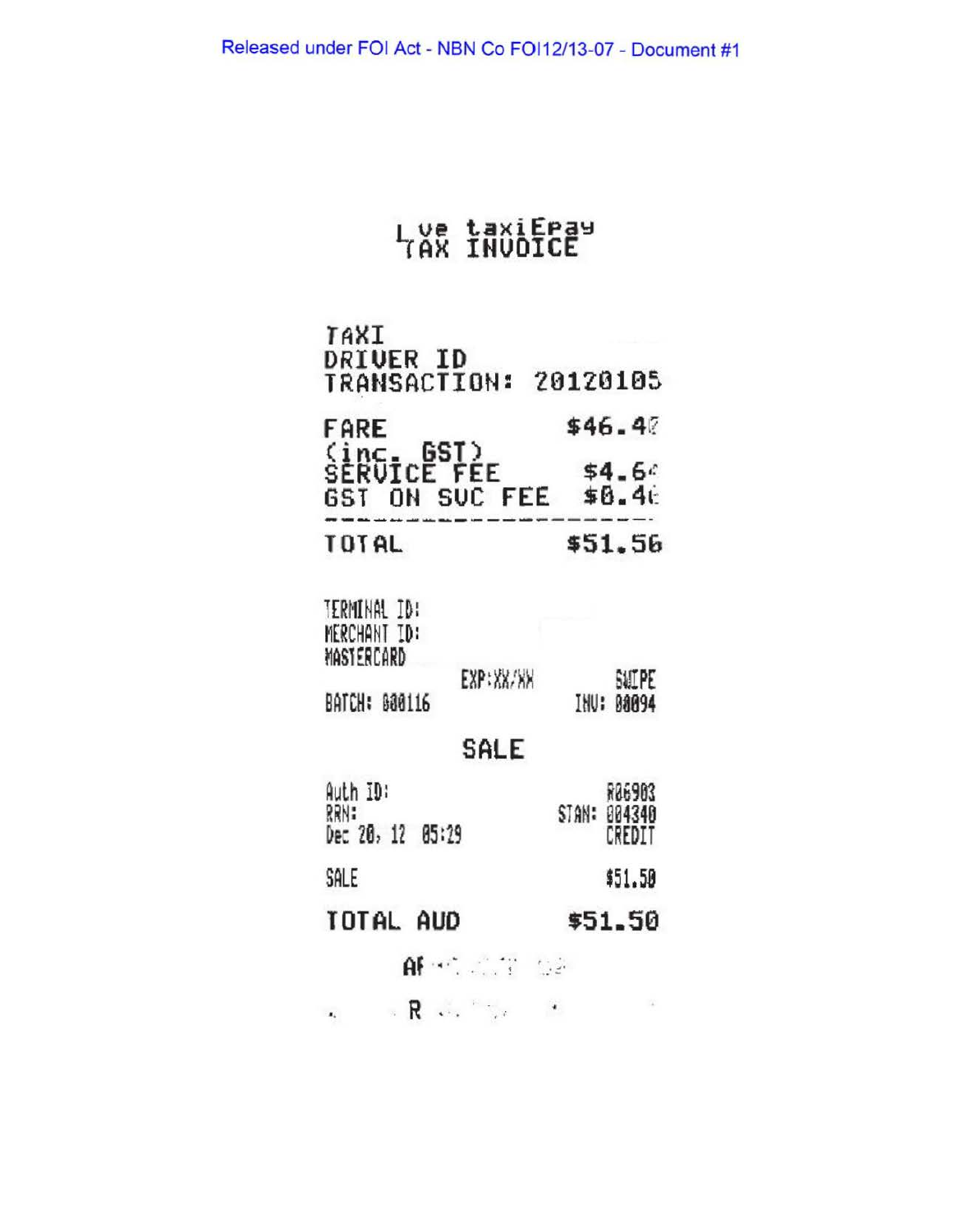| CABCHARGE<br>AX                                                                                      | INUOICE<br>EFTPOS                                                                    |
|------------------------------------------------------------------------------------------------------|--------------------------------------------------------------------------------------|
| UIC<br>TEXI<br><b>FROHANT ID:</b><br><b>ERMINAL ID:</b><br>LIENT ID:<br>IVER ID:<br><b>IVER ABN:</b> | 131008<br>VIC AU                                                                     |
| $L$ CK UP:<br>$-3T$ :<br>$-1RES$ :<br>asterCard<br>AID                                               | MELBOURNE ARPI<br>PRINCES HILL<br>(D<br>10/15 (I)<br>CRL<br>A0000000041010<br>R34749 |
| $ BB$<br>348                                                                                         | \$38.9C<br>\$6.8C<br>\$0.00                                                          |
| <b>IL FARE</b><br>IC. GST<br><b>ICE FEE</b><br>ON SRUCE                                              | \$45.70<br>\$4.57<br>\$0.46<br>FEE                                                   |

\$50.73

| ŦС | <b>DUED</b><br>0000000000 440302 B&OO | $\Omega$<br>B777207CE50zD279 |  |
|----|---------------------------------------|------------------------------|--|
|    | *** CUSTOMER RECEIPT ***              |                              |  |

 $AUD$ 

L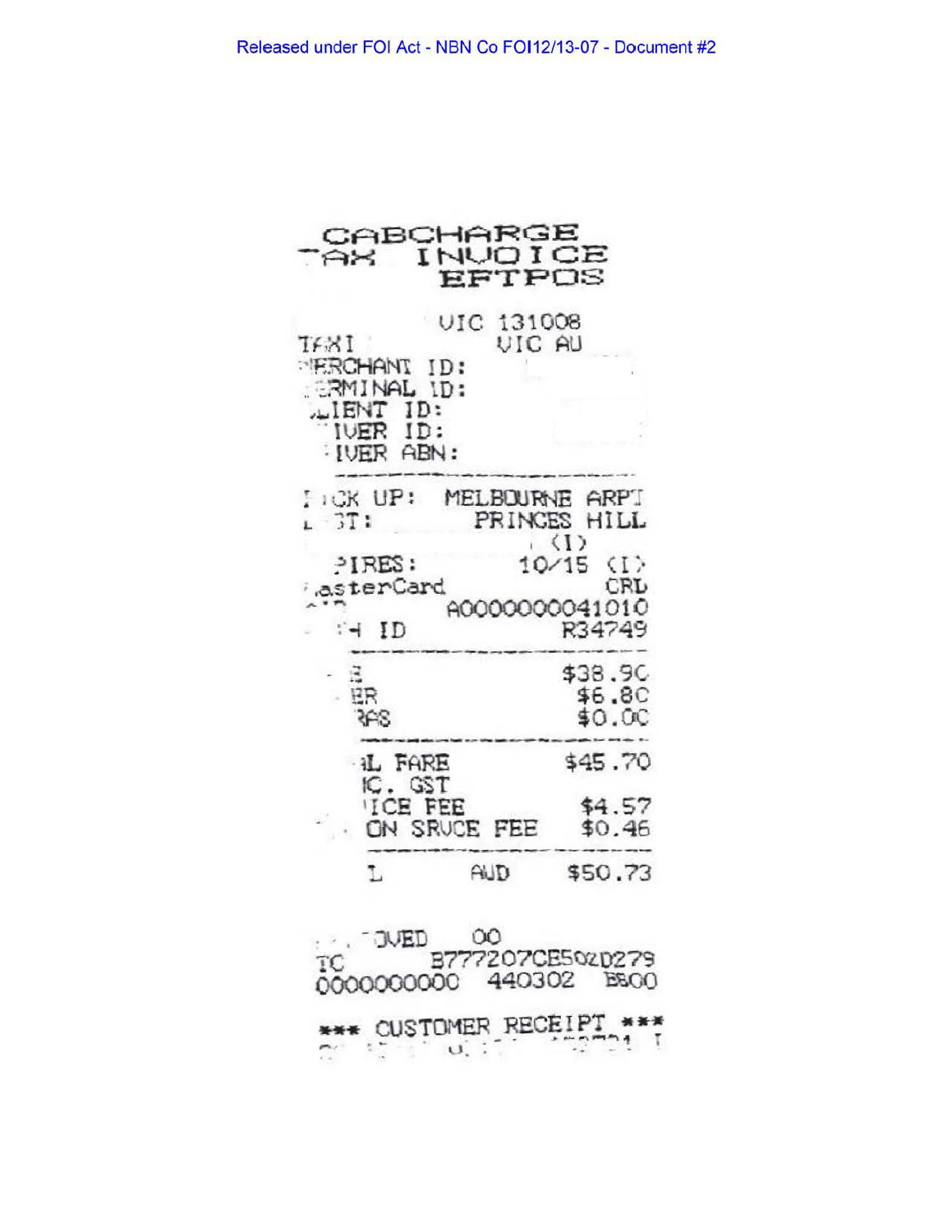



ABN : 14 074 033 828 Licence No.: 32125 Level 22 360 Collins St MELBOURNE VIC 3000 Telephone : 1300 851 166 Facsimile : 02 6234 0299

Email :

# Tax Invoice - Reprint Copy

NATIONAL BROADBAND NETWORK CO LEVEL 11 100 ARTHUR STREET NORTH SYDNEY NSW 2060

ABN: 86 136 533 741 Invoice#: 1007478262 Account: NBNCO Cost Centre Name: External Communications Cost Centre Code: 71013

Date: 11/12/2012 Consultant: CANBERRA SERKO Ordered By: Due Date: 11/12/2012

Booking: 20ROV811 1212 Departure Date: 20/12/2012

### Passenger(s):

| <b>SERVICE</b>                                                                                                                                                                           |                                                                        | Gross (ex tax)       | Tax     | <b>Discount</b> | Incidentals       | <b>GST</b> | Amount       |
|------------------------------------------------------------------------------------------------------------------------------------------------------------------------------------------|------------------------------------------------------------------------|----------------------|---------|-----------------|-------------------|------------|--------------|
| Flight<br>Flight: SYD QF MEL MEL QF SYD<br>TICKET NO 081 3035481577 on 11/12/2012<br>TRANSACTION<br>T004119972<br>QF 405 V 20DEC12 Sydney/Melbourne<br>QF 442 V 20DEC12 Melbourne/Sydney |                                                                        | \$376.29             | \$37.22 | \$0.00          | \$0.00            | \$37.59    | \$413.51     |
| <b>Transaction Fee</b><br>Domestic Booking Fee<br><b>TRANSACTION</b>                                                                                                                     | Q003241730                                                             | \$14.00              | \$0.00  | \$0.00          | \$0.00            | \$1.27     | \$14.00      |
| <b>Transaction Fee</b><br><b>NBN TM Transaction Fee</b><br><b>TRANSACTION</b>                                                                                                            | Q003241731                                                             | \$6.60               | \$0.00  | \$0.00          | \$0.00            | \$0.60     | \$6.60       |
| <b>TOTAL</b>                                                                                                                                                                             |                                                                        | \$396.89             | \$37.22 | \$0.00          | \$0.00            | \$39.46    | \$434.11     |
| PAID BY CARD:                                                                                                                                                                            | <b>NBNCO BTA</b>                                                       | Approval:<br>Expiry: |         |                 |                   |            | $-$ \$413.51 |
|                                                                                                                                                                                          | HRG has charged the given credit card - Upon Approval, No Balance Due. |                      |         |                 | <b>Total Due:</b> |            | \$20.60      |

÷.

Gross (ex Tax)= Gross Including GST on Faces and GST on Airport Tax but excludes the

actual airport tax.  $\text{Tax} = \text{Airport tax}$  and levies.

#### References

APPROVAL NUMBER A19463

Please forward payments to HRG Australia, Level 22, 360 Collins Street, MELBOURNE, VIC 3000

or deposit the payment into our Bank Account at , Account Number

For account enquiries, please contact us via email -